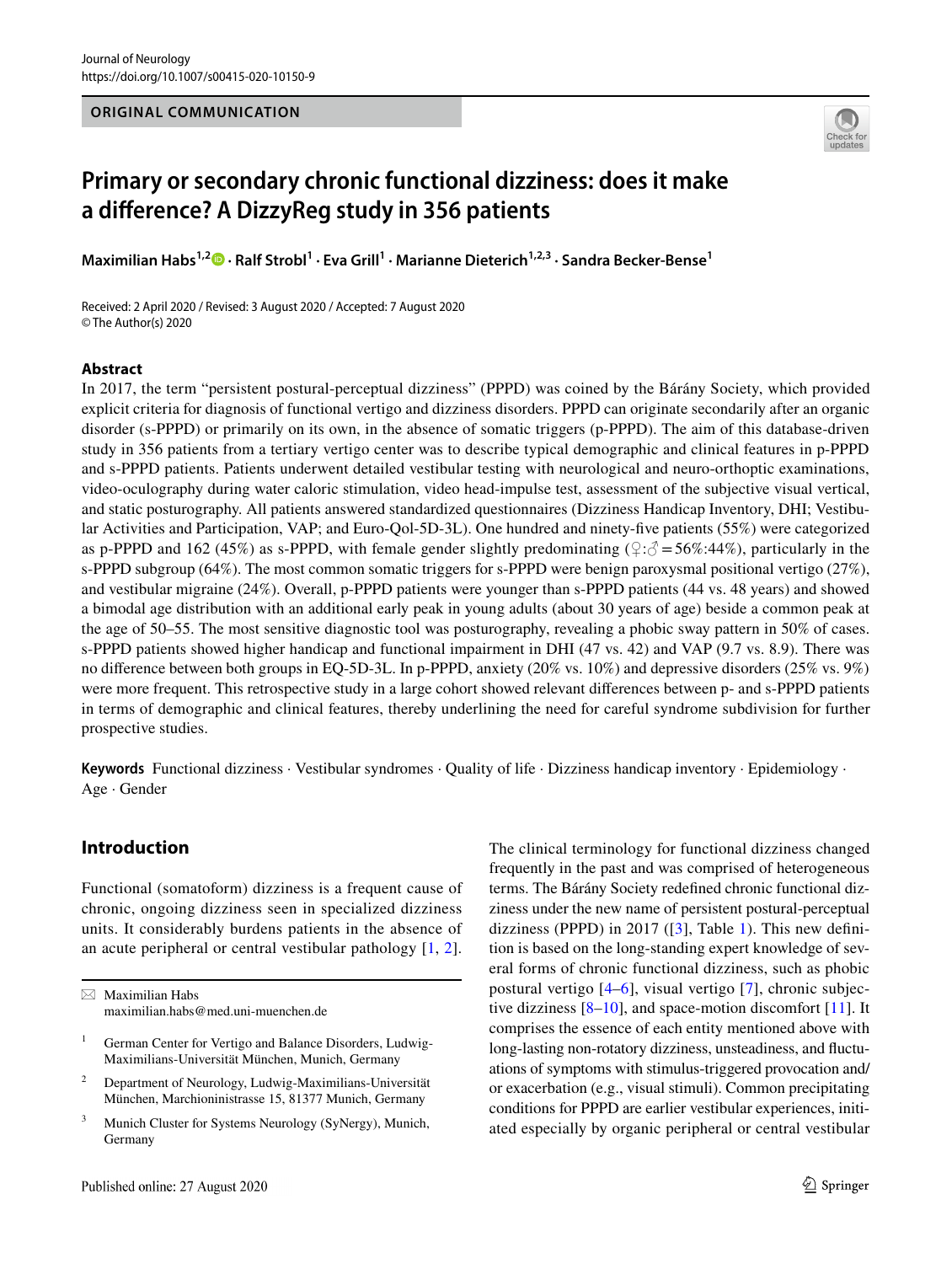<span id="page-1-0"></span>**Table 1** Current diagnostic criteria of the Bárány Society for persistent postural-perceptual dizziness (PPPD)

| (a) One or more symptoms of dizziness, unsteadiness, or non-spinning vertigo on most days for at least 3 months |
|-----------------------------------------------------------------------------------------------------------------|
| Symptoms last for prolonged (hours long) periods of time, but may wax and wane in severity                      |
| المحار المتلفظ والملف فاحتراه ومحتاف والمتحوض والمتحول فتتحددهما فحال الحاجين ومستحفظ والمتحدث                  |

Symptoms need not be present continuously throughout the entire day

(b) Persistent symptoms occur without specifc provocation, but are exacerbated by three factors: Upright posture

Active or passive motion without regard to direction or position

Exposure to moving visual stimuli or complex visual patterns

(c) The disorder is precipitated by conditions that cause vertigo, unsteadiness, dizziness, or problems with balance including acute, episodic, or chronic vestibular syndromes, other neurologic or medical illnesses, or psychological distress

When the precipitant is an acute or episodic condition, symptoms settle into the pattern of criterion as the precipitant resolves, but they may occur intermittently at frst, and then consolidate into a persistent course

When the precipitant is a chronic syndrome, symptoms may develop slowly at first and worsen gradually

(d) Symptoms cause signifcant distress or functional impairment

(e) Symptoms are not better accounted for by another disease or disorder

All fve criteria (a–e) must be fulflled to make the diagnosis of PPPD

disorders or psychological distress [[12–](#page-9-9)[15](#page-9-10)]. On the other hand, patients with psychiatric comorbidities, predominantly depressive or anxiety disorders, are also known to have a higher risk of developing functional dizziness [\[10](#page-9-7), [16](#page-9-11), [17\]](#page-9-12).

However, little is known about the clinical characteristics of chronic functional dizziness syndromes resulting from preceding somatic (vestibular) disorders (i.e., secondary, s-PPPD; e.g., Huppert et al. [[6\]](#page-9-4)), and those originating on their own as the primary cause of the illness (i.e., primary, in absence of a preceding somatic trigger, p-PPPD). Although at frst glance the clinical presentation of p- and s-PPPD appears very similar, clinical experience suggests variable accentuation in terms of functionality, handicap, psychiatric comorbidities, and introspection in relation to the underlying cause [[14–](#page-9-13)[16,](#page-9-11) [18\]](#page-9-14). Therefore, with this study in a large, well-investigated PPPD cohort, we aimed to elucidate typical demographical and clinical features, as well as potential diferences between primary and secondary variants of functional dizziness.

## **Methods**

#### **Study design**

Using the DizzyReg database [[19](#page-9-15), [20](#page-9-16)], we screened 470 patients with chronic functional dizziness diagnosed at a tertiary dizziness center (German Center for Vertigo and Balance Disorders, DSGZ, Munich, Germany) over 24 months between 2015 and 2017. Inclusion criteria were a newly diagnosed or known form of chronic functional dizziness, disease duration of at least 3 months, age above 18 years, and written informed consent. Additional exclusion criteria for participation were as follows: acute unilateral or chronic bilateral vestibulopathy (as assessed by caloric testing, video head-impulse test, and clinical examination), relevant neurological and neurodegenerative diseases (e.g., encephalomyelitis or severe polyneuropathy).

In retrospect, 356 patients fulflled the current diagnostic criteria for PPPD  $(3]$  $(3]$ , Table [1](#page-1-0)) and were included in the statistics. All patients underwent a psychiatric investigation, as well as a detailed neurological and neuro-orthoptic examination including fundus photography by a scanning laser ophthalmoscope (SLO) for the measurement of ocular torsion and electronic assessment of the subjective visual vertical (SVV). Furthermore, all patients underwent either video-oculography at rest to determine spontaneous nystagmus and during water caloric stimulation (VOG-CS), video head-impulse test (vHIT), or both for evaluation of peripheral vestibular function, as well as static posturography. These detailed examinations were especially useful to exclude acute vestibular tone imbalance, e.g., ocular tilt reaction. Assisted by a neurologist, all patients answered a short questionnaire for vestibular disorders regarding vertigo and dizziness phenomenology and associated symptoms. All patients also completed the Dizziness Handicap Inventory (DHI), Vestibular Activities and Participation (VAP), and the Euro-Qol-5D-3L questionnaire (EQ-5D-3L).

Depending on the information about an ascertained preceding somatic/vestibular trigger (e.g., benign paroxysmal positional vertigo) provided by the patients themselves or available from medical documentation, each patient was classifed as either s- or p-PPPD.

#### **Protocol approval and patient consent**

The study was approved by the appropriate ethics committee, and has, therefore, been performed in accordance with the ethical standards laid down in the 1964 Declaration of Helsinki and its later amendments. The DizzyReg database prospectively collects all information from the clinical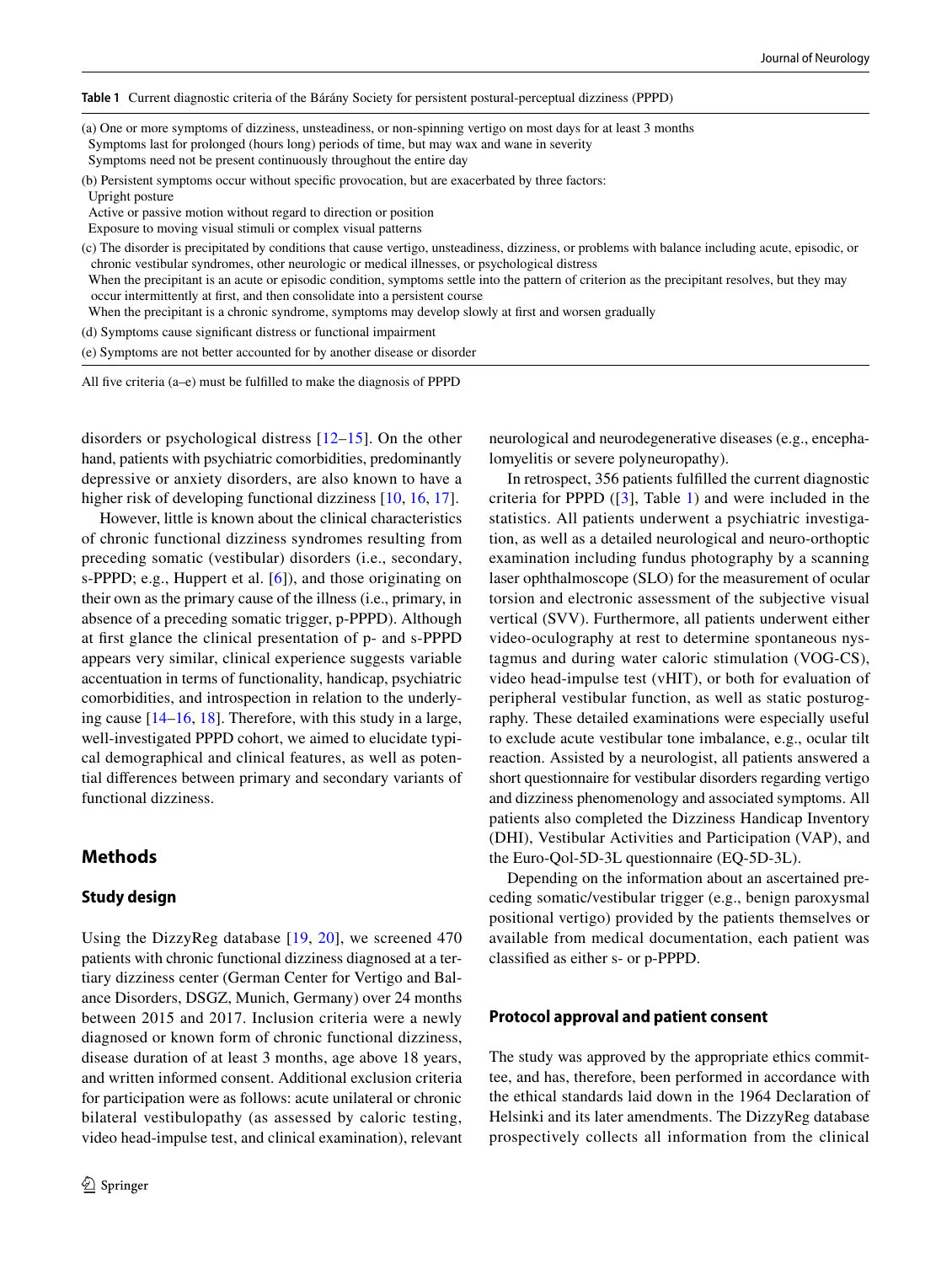patient records or from discharge letters, subject to informed consent from the patient.

#### **Instrument‑based vestibular testing**

Caloric testing for the function of the horizontal semicircular canals was done using 30 °C cool and 44 °C warm water irrigation measuring peak slow-phase velocity (SPV) by video oculography (EyeSeeCam®). Values less than 5°/s SPV were considered pathological. Side asymmetry during caloric testing was assessed by the vestibular paresis formula of Jongkees [[21\]](#page-9-17). Values above 30% were considered pathological. Subjective visual vertical (SVV), a test for an acute dysfunction of graviceptive pathways, was measured in a motor-operated hemispheric dome as deviation from the objective vertical axis in degrees. A mean deviation of more than  $\pm 2.5^{\circ}$  from the true vertical was considered a pathological SVV deviation.

Standardized vHIT measurements of the semicircular function in the high-frequency range were obtained in a bright room with a red target affixed at eye level at a distance of 1.8 m using the EyeSeeCamHIT® system (Interacoustics, Middelfart, Denmark) [[22\]](#page-9-18), with the procedure as described in [[23\]](#page-9-19). A vHIT gain of less than 0.7 was considered pathological. The vHIT gain asymmetry index was calculated as follows: (diference of ipsilateral and contralateral gain/ sum of ipsilateral and contralateral gain) $\times$ 100%. A vHIT gain asymmetry index of more than 10% was considered pathological.

Posturographic measurements were performed using a stabilometer platform (Kistler 9261A; Kistler Group, Winterthur, Switzerland) in an upright standing position. Displacement of center of gravity was assessed by the total sway path for *x*-, *y*-, and *z*-directions (for *x*- and *y*-axis: m/min and for *z*-axis: kN/min). Balance control was evaluated using a well-established posturography protocol comprising ten different conditions with increasing difficulty. In addition to the regular analysis, sway patterns were analyzed over all conditions by an artifcial neuronal network [[24,](#page-9-20) [25\]](#page-9-21) and categorized as normal, phobic, cerebellar, orthostatic, or vestibular patterns. The "phobic pattern" is typically characterized by a poor performance (i.e., increased body sway) under easy conditions and almost normal performance at higher difficulty levels or with an additional dual task  $[26]$  $[26]$ .

## **Standardized Questionnaires**

The DHI is a well-established measure for self-perceived limitations posed by vertigo and dizziness [\[27\]](#page-9-23). A total of 25 questions are used to evaluate diferent aspects of disability. The range of the DHI is from 0 to 100, with a score of 0 being the best possible score  $(0=no, 2=sometimes,$ 4=yes). It is divided into 3 subcategories: emotional (36 points), functional (36 points), and physical handicap (28 points). The higher the score, the greater the problems.

Functioning and participation were assessed with the VAP short form. The VAP is specifically designed for patients with vertigo and dizziness und is validated for different countries and languages [[28](#page-9-24), [29\]](#page-9-25). It measures functioning and participation in two separate subscales, each consisting of 6 items (ordinal Likert scale 0–4). Using weights derived from Rasch analysis, the frst scale has a range of 0–23 points and the second of 0–20 points, with higher scores indicating more restrictions.

Health-related quality of life was assessed with the generic EuroQoL five-dimensional questionnaire (EQ-5D-3L) [[30\]](#page-9-26). This is subdivided into fve health state dimensions, namely mobility, self-care, usual activities, pain/discomfort and anxiety/depression, with each dimension having three levels: no problems, some problems, and extreme problems. These health states were converted into EQ5D scores using the German time trade-off scoring algorithm. The resulting total score ranges from 0 to 1, with higher scores indicating better quality of life. The EQ-5D-3L visual analog scale (VAS) was documented in a score of 0–100, with a score of 100 refecting the best self-reported health condition.

#### **Statistical analysis**

All continuous variables are reported with mean values and standard deviation and categorical variables with absolute and relative frequencies. The median was used for ordinal variables. All variables were checked for normal distribution (Kolmogorov–Smirnov test) and equality of variances. Group comparison of parametric variables (diferences of mean) was assessed by the student's *t* test. In case of nonnormality, diferences were evaluated by the Mann–Whitney *U* test. For diferences of nominal variables between two groups  $(2 \times 2$  contingency tables), we performed Fisher's exact test. When comparing more than two groups or factors, a chi-squared test was used. Correlations were measured with Pearson's *r*. For all statistical tests, a two-sided p value below 0.05 was considered signifcant. All statistical calculations were performed with the Statistical Package for the Social Sciences (SPSS®), version 25 (IBM Corporation) and with R 3.6.1. (R Core Team 2019; [https://www.r-proje](https://www.r-project.org/index.html) [ct.org/index.html\)](https://www.r-project.org/index.html).

#### **Results**

Out of 356 PPPD patients, 195 patients (55%) were categorized as p-PPPD and  $162 (45%)$  $162 (45%)$  as s-PPPD. Figure 1 summarizes all somatic triggers of vertigo in s-PPPD patients.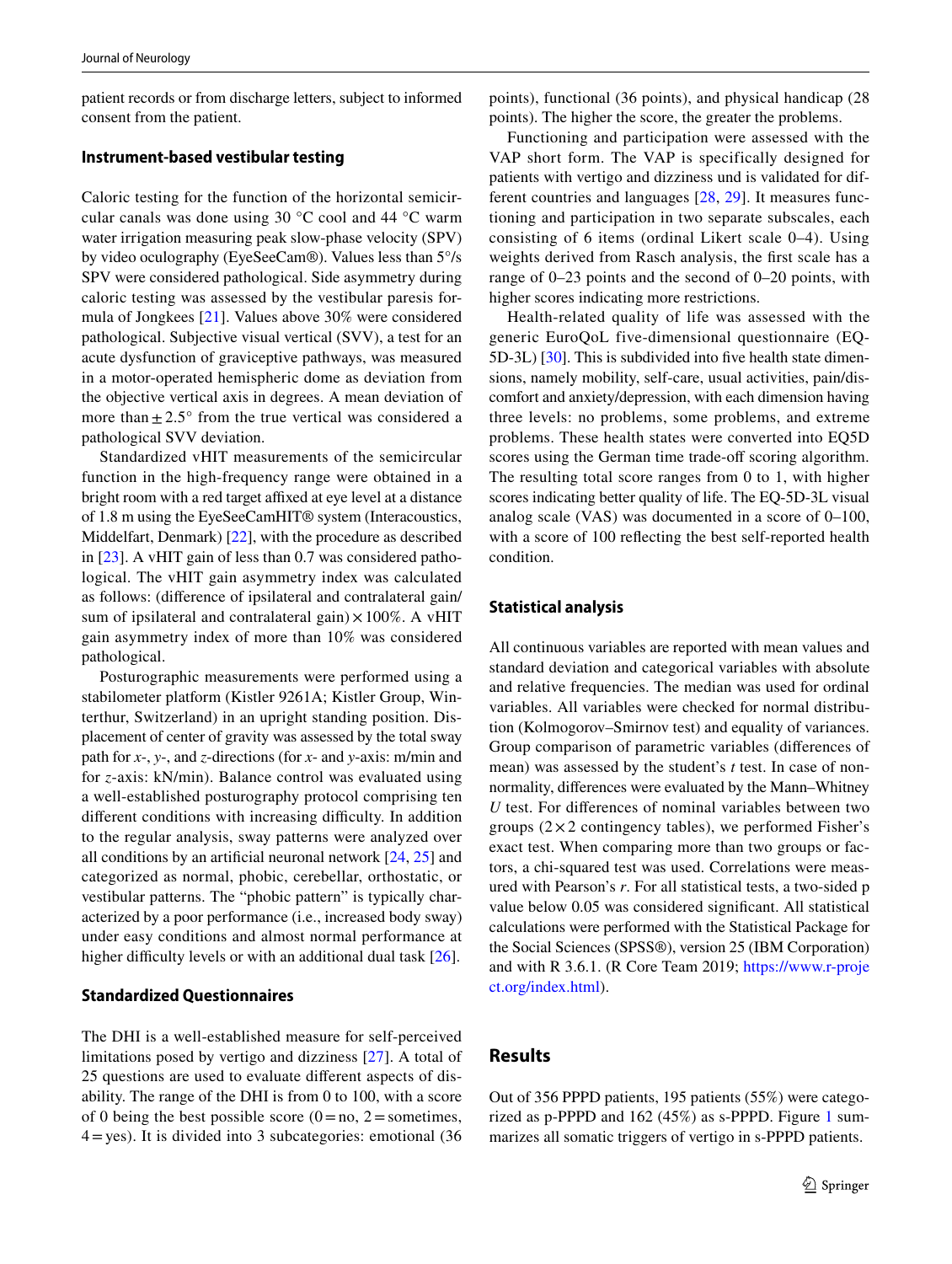<span id="page-3-0"></span>**Fig. 1** Somatic triggers for secondary functional dizziness. Pie chart of somatic triggers for secondary PPPD  $(n=162)$ reported as relative percentages. Benign paroxysmal positional vertigo (BPPV), vestibular migraine, and acute unilateral vestibulopathy were the most common preceding organic diseases. Examples of relatively rare other organic triggers were mal de debarquement syndrome, vestibular paroxysmia, or superior canal dehiscence syndrome. *TIA*transient ischemic attack



#### **All PPPD patients**

For the whole patient cohort, the mean disease duration was 2.8 years before admission. The mean age was 46 years (range  $18-81 \pm 14$  years), slightly favoring females (56%). The predominant vestibular sensation was lightheadedness (75%), followed by unsteadiness (72%). 49% reported additional subjective rotational vertigo sensations. The most common symptom-length of a vertigo episode was>48 h (33%), followed by  $1-12$  h (28%). The vertigo/dizziness episodes were often accompanied by other symptoms, e.g., headache (50%) or head pressure (46%), phono- or photophobia (39%), tinnitus (40%), or nausea (27%). Many patients reported experiences of motion sickness (59%), memory and concentration deficits (50%), as well as susceptibility to visual triggers (28%). The most common visual triggers were quick movements of surroundings (36%), crowds (24%), design of buildings (22%), and fashes of light (17%). About half of all patients had mild, but regular alcohol consumption (51%). Interviews at admission and documentation revealed an overall high prevalence of psychiatric comorbidities with depressive episodes (18%) and anxiety disorders (15%) in the past or present, but only 31 patients (9%) were currently on antidepressant medication. For more details, see Table [2.](#page-4-0)

Vestibular testing revealed that no PPPD patient showed signs of acute vestibular tone imbalance (i.e., no spontaneous nystagmus in VOG or SLO, no nystagmus provoked by head-shaking, no ocular tilt reaction). SVV measurements were normal in the great majority of patients with an overall mean SVV deviation of  $1.3^{\circ} \pm 1.07^{\circ}$ . Forty patients  $(13\%)$  showed borderline mean values slightly above 2.5 $\degree$   $(3.37^\circ \pm 0.82^\circ)$ ; range 2.53°–5.31°), but with great intra-individual variance in between the adjustments not providing evidence of a clinically relevant vestibular imbalance. 70% of all patients tolerated warm and cold caloric semicircular canal testing with reliable results. Caloric testing was abnormal in only 31 out of the 249 patients (12%) due to older residual unilateral peripheral lesions resulting in an overall regular mean side asymmetry index of 16% and mean SPV of the induced nystagmus of 13°/s. vHIT was performed in 90% of all patients and showed comparable results with an abnormal asymmetry index in 39 out of 320 patients (12%). Mean vHIT gain at 60 ms was normal on both sides  $(0.97)$ left and 0.91 right side) and the mean vHIT asymmetry index was also normal (4.8%). 70% of all PPPD patients completed posturography sufficiently, of which 49% were normal, 50% showed a typical phobic/functional, and only 1% a vestibular sway pattern. Posturography sway path correlated moderately with patient age for all sway directions  $(x-$ , *y*- and *z*-axis) with  $r=0.320 (p<0.001)$  and showed only inconsistent or weak correlations with standardized questionnaires (e.g., sway path y-axis and DHI total score with  $r=0.207$ ;  $p=0.002$ ). For more details, see Table [3.](#page-5-0)

All patients answered the standardized questionnaires EQ-5D-3L, VAP short form, and DHI (Table [4\)](#page-6-0). The mean VAS score of the EQ-5D-3L was reduced to  $58 \pm 20$  points (age- and country-related population norm 78 points), and the mean EQ-5D-3L index was reduced to  $0.80 \pm 0.22$  (ageand country-related population norm; 0.90) [[30](#page-9-26)]. The VAP mean ordinal subscale 1 reflecting functioning was  $9.3 \pm 3.1$ points and the mean ordinal subscale 2 refecting participation was  $8.2 \pm 3.2$  points, indicating a considerable overall impairment. The highest handicap was scored in the VAP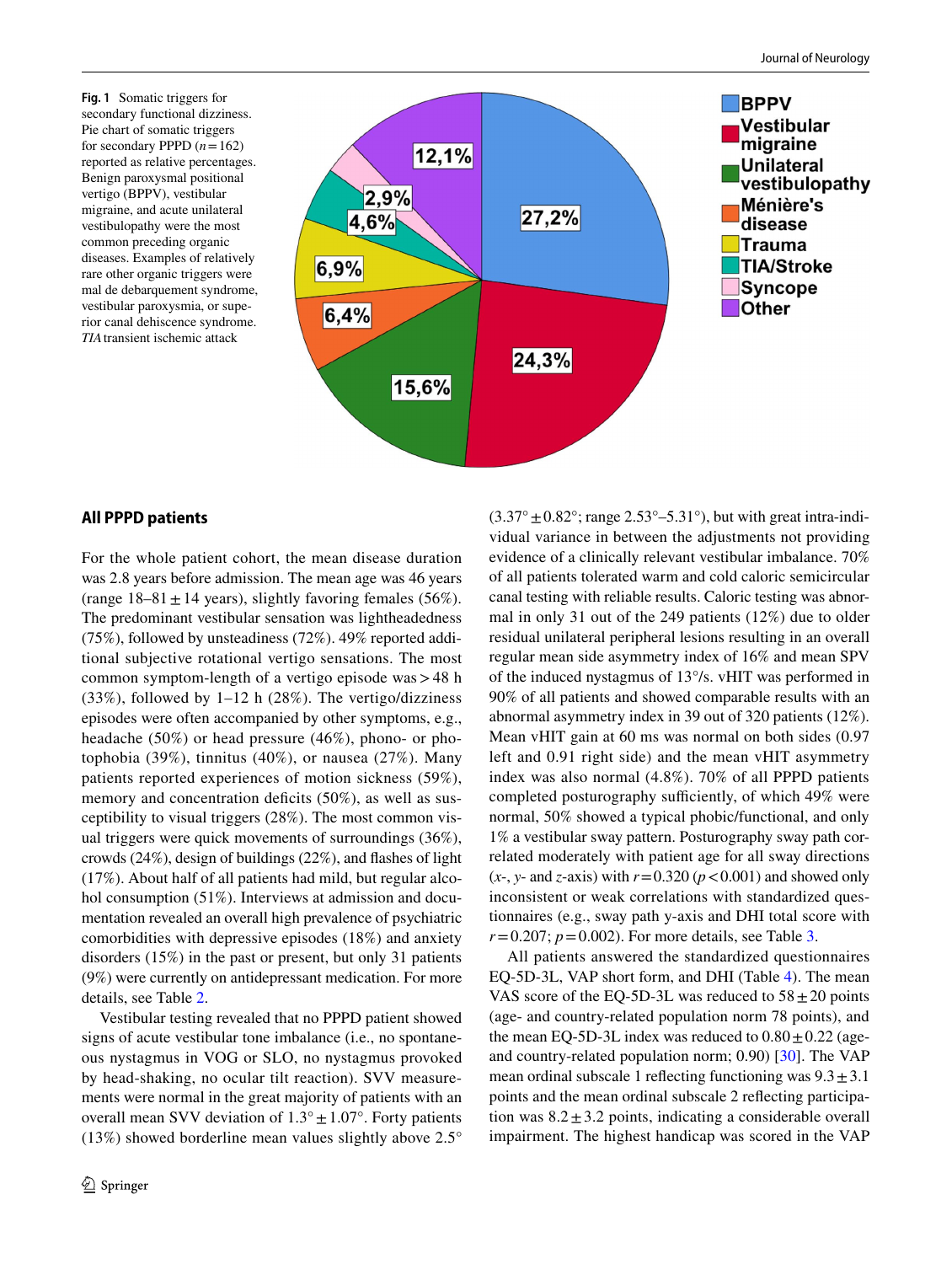<span id="page-4-0"></span>**Table 2** Demographics and patient characteristics

|                                          | All patients $(n=356)$ | Primary<br><b>PPPD</b><br>$(n=194)$ | Second-<br>ary PPPD<br>$(n=162)$ | $p$ value |
|------------------------------------------|------------------------|-------------------------------------|----------------------------------|-----------|
| Age in years (mean, SD)                  | $45.8 \pm 14.2$        | $44.2 \pm 14.6$                     | $47.7 \pm 13.6$                  | 0.022     |
| Gender (% female)                        | 55.9                   | 49.0                                | 64.2                             | 0.005     |
| Disease duration in years (mean, SD)     | $2.8 \pm 3.3$          | $2.8 \pm 3.3$                       | $2.8 \pm 3.3$                    | 0.924     |
| Psychiatric comorbidities                |                        |                                     |                                  |           |
| Depressive disorder $(\%)$               | 17.7                   | 24.7                                | 9.3                              | < 0.001   |
| Anxiety disorder (%)                     | 15.4                   | 20.1                                | 9.9                              | 0.008     |
| Regular alcohol consumption $(\%)$       | 51.3                   | 56.0                                | 45.6                             | 0.055     |
| Type of vertigo                          |                        |                                     |                                  |           |
| Rotational (%)                           | 48.6                   | 33.5                                | 66.7                             | < 0.001   |
| Unsteadiness $(\%)$                      | 71.6                   | 76.3                                | 66.0                             | 0.034     |
| Lightheadedness (%)                      | 74.2                   | 75.8                                | 72.2                             | 0.467     |
| Length of vertigo episodes               |                        |                                     |                                  |           |
| $<$ 2 min $(\%)$                         | 16.0                   | 14.9                                | 17.3                             | 0.565     |
| 2–20 min $(\%)$                          | 17.4                   | 15.5                                | 19.8                             | 0.327     |
| 20–60 min $(\%)$                         | 9.8                    | 8.2                                 | 11.7                             | 0.288     |
| $1-12h$ (%)                              | 28.1                   | 30.9                                | 24.7                             | 0.236     |
| 12–48 h $(\%)$                           | 6.5                    | 8.8                                 | 3.7                              | 0.081     |
| $>48 h$ (%)                              | 33.4                   | 34.6                                | 32.5                             | 0.735     |
| Sensitivity to passive motion $(\%)$     | 59.0                   | 55.7                                | 63.0                             | 0.194     |
| Susceptibility to visual triggers $(\%)$ | 27.8                   | 35.1                                | 19.1                             | 0.001     |
| History of falls (last 12 months, %)     | 22.4                   | 18.8                                | 26.7                             | 0.095     |
| Accompanying symptoms                    |                        |                                     |                                  |           |
| Headache $(\%)$                          | 49.7                   | 45.9                                | 54.3                             | 0.136     |
| Head pressure $(\%)$                     | 45.8                   | 44.8                                | 46.9                             | 0.749     |
| Nausea $(\%)$                            | 26.7                   | 23.2                                | 30.9                             | 0.118     |
| Phono-/photophobia (%)                   | 39.3                   | 36.6                                | 42.6                             | 0.276     |
| Dysesthesia $(\%)$                       | 28.7                   | 32.5                                | 24.1                             | 0.099     |
| Transient loss of hearing $(\%)$         | 14.0                   | 9.8                                 | 19.1                             | 0.014     |
| Tinnitus (%)                             | 39.6                   | 38.1                                | 41.4                             | 0.587     |
| Memory and/or concentration deficits (%) | 49.7                   | 51.0                                | 48.1                             | 0.596     |

Demographics and patient characteristics for the whole patient group as well as for the primary and secondary PPPD subgroups separately. Signifcant diferences between p- and s-PPPD are printed in bold *SD* standard deviation

categories "focusing attention"  $(1.81 \pm 1.11)$ , "walking long distances" (1.47 $\pm$ 1.28), and "bending over" (1.47 $\pm$ 1.11). The DHI scores were all elevated: total score 44.5/100  $(\pm 18.9)$ , emotional subscore 16.2/36 ( $\pm 7.5$ ), functional subscore 17.4/36 ( $\pm$  8.5), and physical subscore 11.3/28 ( $\pm$  6.5).

## **Comparative analyses in primary and secondary PPPD patients**

Although both types of PPPD occurred at any age, there were signifcant diferences in age distribution (Kolmogorov–Smirnov test;  $p=0.037$ ) (Table [2](#page-4-0)): the mean age in p-PPPD was 44 years (range 18–81 years) vs. 48 years (range 19–77 years) in s-PPPD (Student's *t* test: *p*=0.022). Even though both patient groups showed a corresponding

frequency peak at 50–55 years of age, in p-PPPD, there was an additional bimodal peak in the age curve at 25–30 years (Fig. [2](#page-6-1)). s-PPPD patients were more often female (64% vs.  $49\%; p=0.005$ ), and showed a higher rate of additional rotational vertigo sensations (67% vs. 34%;  $p < 0.001$ ). There was no diference regarding the length of vertigo episodes. p-PPPD patients were more prone to visual stimuli as vertigo triggers (35% vs. 19%;  $p=0.001$ ), and showed a trend towards a higher frequency of regular alcohol consumption (56% vs. 46%;  $p = 0.055$ ). Psychiatric comorbidities were more common in p-PPPD than in s-PPPD patients in terms of depressive (25% vs. 9%; *p*<0.001), and anxiety disorders  $(20\% \text{ vs. } 10\%; p=0.008).$ 

Due to the preceding organic disease, vestibular testing remained abnormal signifcantly more often in s-PPPD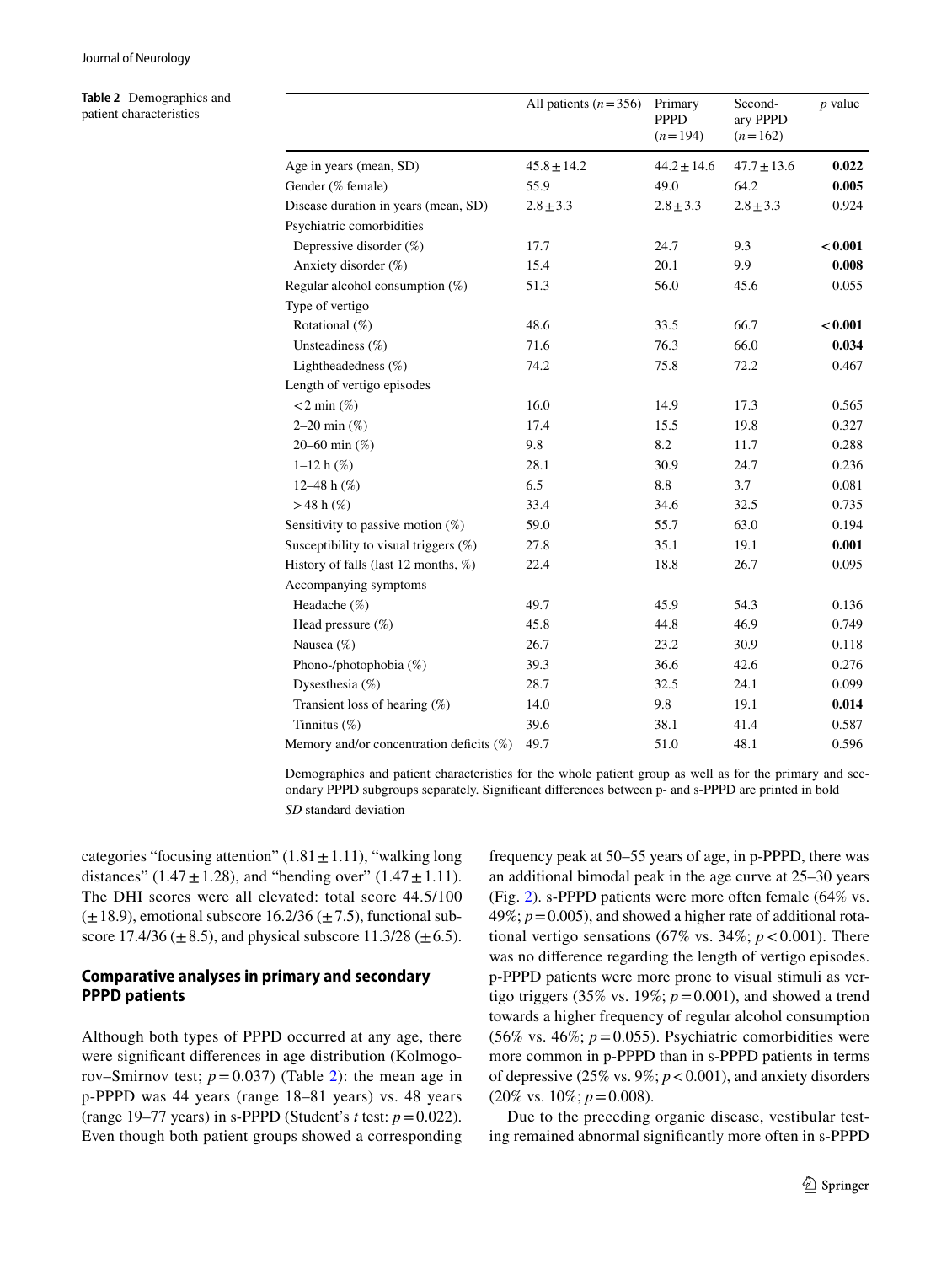|                                                     | All patients $(n=356)$ | Primary PPPD<br>$(n=194)$ | <b>Secondary PPPD</b><br>$(n=162)$ | $p$ value |
|-----------------------------------------------------|------------------------|---------------------------|------------------------------------|-----------|
| Caloric stimulation (mean SPV, SD, °/sec.)          | $12.7 \pm 6.7$         | $14.4 \pm 7.1$            | $11.1 \pm 5.9$                     | 0.004     |
| Caloric stimulation (mean side asymmetry index, SD) | $15.6 \pm 11.5$        | $13.6 \pm 9.3$            | $18.0 \pm 13.5$                    | 0.004     |
| Abnormal caloric testing $(\%)$                     | 12.4                   | 6.1                       | 21.3                               | < 0.001   |
| SVV deviation (mean in <sup>o</sup> , SD)           | $1.32 \pm 1.07$        | $1.32 \pm 1.05$           | $1.32 \pm 1.10$                    | 0.986     |
| vHIT gain 60 ms left (mean ratio, SD)               | $0.97 \pm 0.13$        | $0.98 \pm 0.13$           | $0.95 \pm 0.13$                    | 0.018     |
| vHIT gain 60 ms right (mean ratio, SD)              | $0.91 \pm 0.16$        | $0.92 \pm 0.15$           | $0.89 \pm 0.16$                    | 0.031     |
| vHIT (mean side asymmetry index, SD)                | $4.78 \pm 4.49$        | $4.66 \pm 4.43$           | $4.92 \pm 4.59$                    | 0.603     |
| Abnormal vHIT (%)                                   | 12.2                   | 7.6                       | 18.2                               | 0.006     |
| Posturography firm ground, eyes open (EO)           |                        |                           |                                    |           |
| Sway path $x$ -direction (m/min)                    | $0.69 \pm 0.40$        | $0.69 \pm 0.33$           | $0.70 \pm 0.48$                    | 0.908     |
| Sway path y-direction (m/min)                       | $0.84 \pm 0.34$        | $0.88 \pm 0.38$           | $0.80 \pm 0.27$                    | 0.064     |
| Sway path $z$ -direction (kN/min)                   | $0.23 \pm 0.09$        | $0.23 \pm 0.08$           | $0.22 \pm 0.09$                    | 0.861     |
| Posturography firm ground, eyes closed (EC)         |                        |                           |                                    |           |
| Sway path x-direction $(m/min)$                     | $0.72 \pm 0.42$        | $0.73 \pm 0.39$           | $0.70 + 0.46$                      | 0.538     |
| Sway path y-direction (m/min)                       | $1.11 \pm 0.62$        | $1.12 \pm 0.64$           | $1.11 \pm 0.60$                    | 0.704     |
| Sway path $z$ -direction (kN/min)                   | $0.23 \pm 0.14$        | $0.23 \pm 0.13$           | $0.23 \pm 0.14$                    | 0.95      |
| Posturography foam rubber, eyes open (FEO)          |                        |                           |                                    |           |
| Sway path x-direction $(m/min)$                     | $1.05 \pm 0.53$        | $1.05 \pm 0.47$           | $1.05 \pm 0.59$                    | 0.916     |
| Sway path y-direction (m/min)                       | $1.42 \pm 0.86$        | $1.45 \pm 0.96$           | $1.38 \pm 0.72$                    | 0.558     |
| Sway path $z$ -direction (kN/min)                   | $0.28 \pm 0.27$        | $0.30 \pm 0.34$           | $0.26 \pm 0.13$                    | 0.211     |
| Posturography foam rubber, eyes closed (FEC)        |                        |                           |                                    |           |
| Sway path $x$ -direction (m/min)                    | $1.66 \pm 0.89$        | $1.67 \pm 0.84$           | $1.66 \pm 0.95$                    | 0.982     |
| Sway path y-direction (m/min)                       | $2.36 \pm 1.32$        | $2.42 \pm 1.46$           | $2.23 \pm 1.11$                    | 0.472     |
| Sway path $z$ -direction (kN/min)                   | $0.42 \pm 0.35$        | $0.44 \pm 0.42$           | $0.39 \pm 0.26$                    | 0.25      |
| Posturography phobic pattern $(\%)$                 | 49.8                   | 49.7                      | 50.0                               | 1.000     |

Results of instrument-based vestibular testing for the whole patient group, as well as for primary and secondary PPPD subgroups separately. Signifcant diferences between p- and s-PPPD are printed in bold

*SPV*peak slow-phase velocity, *SD*standard deviation, *SVV*subjective visual vertical, *vHIT*video head-impulse test

patients (e.g., mean SPV of caloric nystagmus, mean vHIT gain, as well as asymmetry indices of caloric stimulation and vHIT) (Table [3](#page-5-0)). There was no diference regarding mean SVV deviation; also, borderline SVV adjustments with great intra-individual variance were equally distributed. In both patient groups, posturography revealed a phobic pattern in about 50%.

<span id="page-5-0"></span>**Table 3** Instrument-based vestibular diagnostics

Both handicap questionnaires for vestibular functioning (DHI and VAP subscale 1, Fig. [3\)](#page-7-0) showed signifcantly higher scores in s-PPPD patients (DHI total: 47.3 vs. 42.1; *p* = 0.014; VAP: 9.7 vs. 8.9; *p* = 0.038). Especially the physical (e.g., quick movements, turning around) and functional (e.g. working, social life) subscores of the DHI were remarkably increased in s-PPPD compared to p-PPPD with 12.7 vs. 10.1 (< 0.001) and 18.8 vs. 16.3  $(p=0.008)$ , respectively. There was no significant difference between p- and s-PPPD regarding quality of life, as measured by EQ5D-3L VAS or the EQ5D-3L index.

## **Discussion**

The key fndings of our monocentric, database-driven, retrospective study in 356 PPPD patients concerning typical demographic characteristics, clinical features, and vestibular diagnostics with regard to primary (p-PPPD) or secondary (s-PPPD) functional dizziness development were as follows:

- 1. The mean age of p-PPPD patients was signifcantly lower than that of s-PPPD patients (44.4 vs. 47.7 years). Besides a common age peak in both subgroups in older adults of 50–55 years of age, p-PPPD showed an additional peak in age distribution in young adults between 25 and 30 years (bimodal peak) (Fig. [2](#page-6-1)).
- 2. PPPD generally preferred female gender  $(\sqrt{2}:\sqrt[3]{\ }=56\%$ :44%), especially in the s-PPPD subgroup (64%).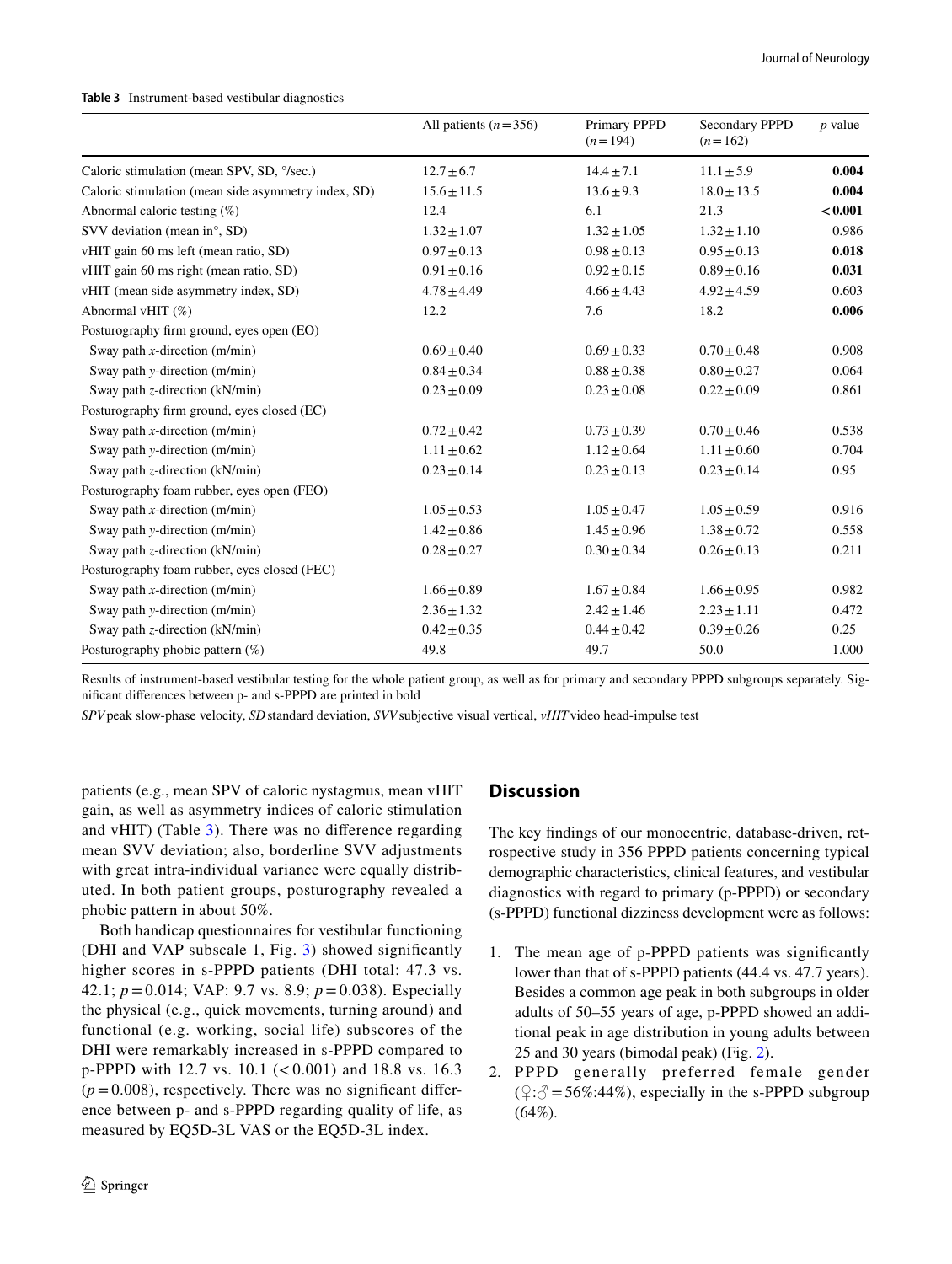<span id="page-6-0"></span>**Table 4** Standardized questionnaires

|                                   | All patients $(n=356)$ | Primary<br><b>PPPD</b><br>$(n=194)$ | Secondary<br>PPPD $(n=162)$ | $p$ value |
|-----------------------------------|------------------------|-------------------------------------|-----------------------------|-----------|
| DHI (mean, SD)                    |                        |                                     |                             |           |
| Total score                       | $44.5 \pm 18.9$        | $42.1 \pm 19.3$                     | $47.3 \pm 18.3$             | 0.014     |
| Emotional subscore                | $16.2 \pm 7.5$         | $16.2 \pm 7.9$                      | $16.2 \pm 7.1$              | 0.927     |
| Functional subscore               | $17.4 \pm 8.5$         | $16.3 \pm 8.5$                      | $18.8 \pm 8.4$              | 0.008     |
| Physical subscore                 | $11.3 \pm 6.5$         | $10.1 \pm 6.4$                      | $12.7 \pm 6.5$              | < 0.001   |
| VAP short version (mean, SD)      |                        |                                     |                             |           |
| Subscale 1 total                  | $9.3 \pm 3.1$          | $8.9 \pm 3.1$                       | $9.7 \pm 3.1$               | 0.038     |
| 1 Focusing attention              | $1.81 \pm 1.11$        | $1.78 \pm 1.08$                     | $1.85 \pm 1.14$             | 0.570     |
| 2 Lying down                      | $1.00 \pm 1.10$        | $0.79 \pm 0.97$                     | $1.24 \pm 1.18$             | < 0.001   |
| 3 Standing up                     | $1.15 \pm 1.05$        | $1.14 \pm 1.04$                     | $1.16 \pm 1.07$             | 0.863     |
| 4 Bending over                    | $1.47 \pm 1.11$        | $1.29 \pm 1.08$                     | $1.68 \pm 1.12$             | 0.001     |
| 5 Lifting objects                 | $1.07 \pm 1.06$        | $0.99 \pm 1.12$                     | $1.16 \pm 1.08$             | 0.130     |
| 6 Sports                          | $1.61 \pm 1.04$        | $1.58 \pm 1.03$                     | $1.66 \pm 1.05$             | 0.454     |
| Subscale 2 total                  | $8.2 \pm 3.2$          | $8.2 \pm 3.2$                       | $8.2 \pm 3.2$               | 0.981     |
| 7 Walking long distances          | $1.47 \pm 1.28$        | $1.49 \pm 1.37$                     | $1.44 \pm 1.17$             | 0.703     |
| 8 Climbing stairs                 | $1.38 \pm 0.86$        | $1.32 \pm 0.89$                     | $1.46 \pm 0.82$             | 0.143     |
| 9 Running                         | $1.00 \pm 0.61$        | $0.90 \pm 0.64$                     | $1.03 \pm 0.56$             | 0.062     |
| 10 Moving around                  | $1.03 \pm 1.07$        | $1.03 \pm 1.10$                     | $1.03 \pm 1.03$             | 0.992     |
| 11 Traveling as passenger         | $1.35 \pm 1.18$        | $1.33 \pm 1.22$                     | $1.38 \pm 1.14$             | 0.647     |
| 12 Driving a car or riding a bike | $1.38 \pm 1.02$        | $1.40 \pm 1.01$                     | $1.36 \pm 1.04$             | 0.769     |
| EQ5D-3L                           |                        |                                     |                             |           |
| QoL VAS (mean percentage, SD)     | $57.7 \pm 19.7$        | $58.2 \pm 19.4$                     | $57.2 \pm 20.1$             | 0.651     |
| QoL summary index (mean, SD)      | $0.80 \pm 0.22$        | $0.79 \pm 0.24$                     | $0.82 \pm 0.20$             | 0.126     |

Results of the dizziness handicap inventory (DHI), the Vestibular Activities and Participation questionnaire (VAP), and the Euro-Qol-5D-3L questionnaire (EQ-5D-3L) for the whole patient group as well as for the primary and secondary PPPD subgroups separately. Signifcant diferences between p- and s-PPPD are printed in bold

*QoL* quality of life, *VAS*visual analog scale, *SD*standard deviation



<span id="page-6-1"></span>**Fig. 2** Age distribution density curve in primary and secondary PPPD. Primary (blue) and secondary PPPD (green) show a common peak at 50–55 years of age, whereas p-PPPD shows an additional peak in in young adults between 25 and around 30 years of age

- 3. In about half of all s-PPPD cases, preceding BPPV (27%) and vestibular migraine (24%) were the triggering diseases, followed by acute unilateral vestibulopathy in about 16% (Fig. [1](#page-3-0)).
- 4. p-PPPD patients showed psychiatric comorbidities signifcantly more often than s-PPPD patients, e.g., anxiety (20% vs. 10%) and depressive disorders (25% vs. 9%).
- 5. s-PPPD were more handicapped and functionally impaired in daily activities as assessed by DHI and VAP (Fig. [3\)](#page-7-0). However, quality of life was equally reduced in both patient groups.
- 6. A surprisingly high number of PPPD patients scored additional subjective rotational vertigo sensations beside the ongoing symptoms, not only in the s-PPPD, but also in the p-PPPD subgroup (67% vs. 34%).
- 7. In general, p-PPPD patients reported signifcantly higher susceptibility to visual triggers (e.g., crowds and quick movements of surroundings; 35% vs. 19%).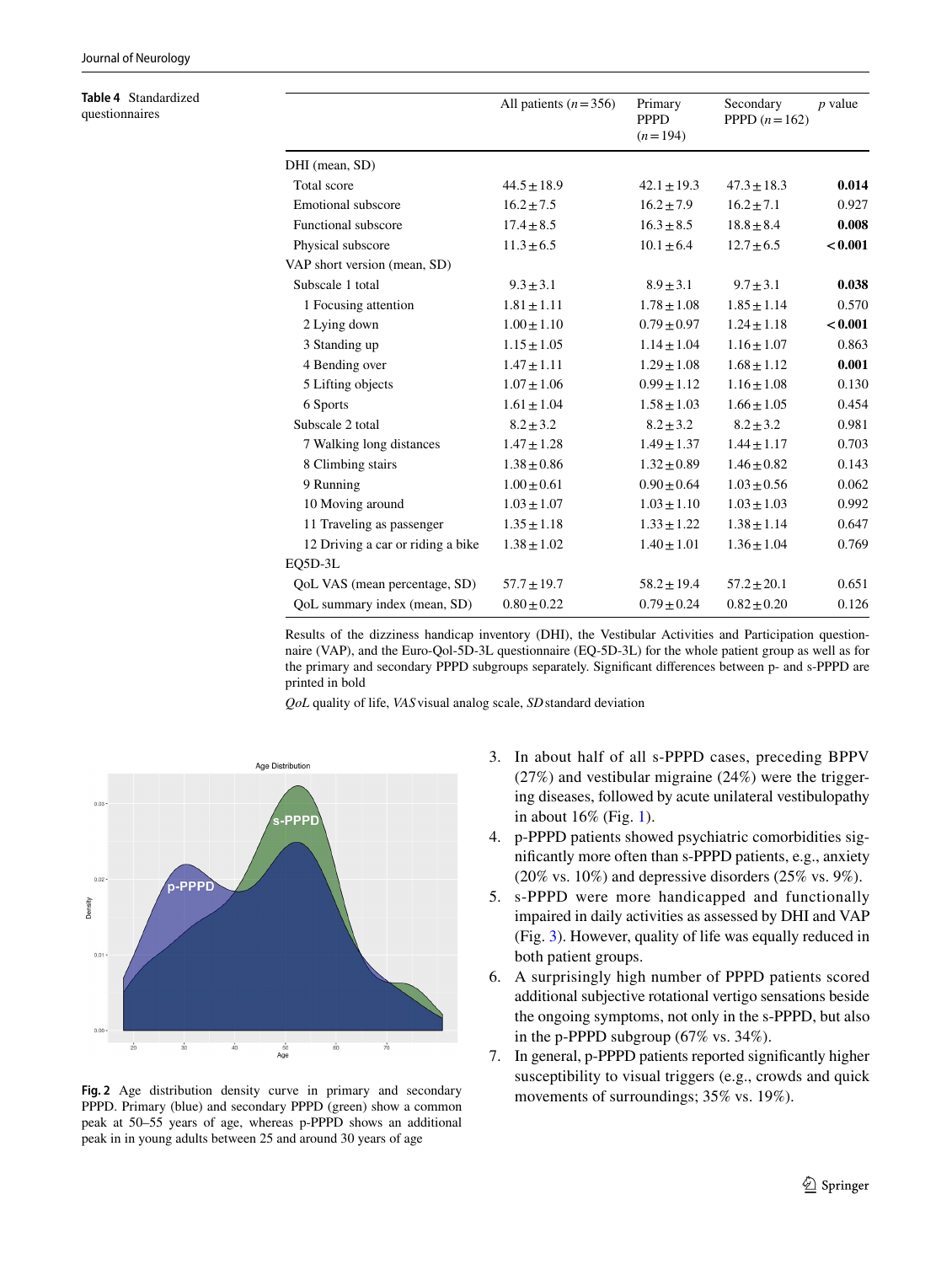

<span id="page-7-0"></span>**Fig. 3** Boxplots of handicap, functioning, and participation in primary and secondary PPPD. The **a** Dizziness Handicap Inventory **(**DHI) total score and subscores (emotional, functional, physical), as well as **b** Vestibular Activities and Participation (VAP) subscales  $(1 = functioning and 2 = participation)$  in primary and secondary PPPD, both showing signifcantly higher impairment in s-PPPD than in p-PPPD in terms of the DHI total score ( $p=0.014$ ), the DHI physical ( $+p < 0.001$ ) and functional subscores ( $p = 0.008$ ), as well as the VAP subscale 1 ( $\ast p = 0.038$ ). *n.s.* not significant. Whiskers indicate 95% confdence intervals

Our PPPD cohort showed a higher prevalence of p-PPPD (55% vs. 45%). Thus, even though a psychiatric exploration, careful history-taking, and a vestibular examination routinely took place in our patients, a preceding organic vestibular disease potentially triggering the secondary psychosomatic disease could only be found in the minority of patients. Comparable reports on frequency distribution are rare. The only available study by Staab and Ruckenstein from 2007 [\[10](#page-9-7)] in 345 patients with chronic subjective dizziness of uncertain cause, also seen in a tertiary balance center, reported in about one third of patients no neurootologic or other medical condition explaining the symptoms (e.g., potentially comparable to our p-PPPD subgroup), whereas in the majority of cases (approximately two thirds) mainly central or peripheral vestibular deficits, migraine, traumatic brain injury, or dysautonomia/dysrhythmia were evident. The shift towards a higher portion of p-PPPD cases in our study might be best explained by variant patient inclusion criteria (patients with currently relevant vestibular dysfunction, e.g., due to unilateral vestibulopathy with acute vestibular tone imbalance or chronic bilateral vestibular failure, were excluded), and referral conditions (e.g., referral to our center only by a resident medical specialist, ENT doctor, or neurologist), as well as by changes in diagnostic criteria for organic diseases over time.

The mean age of all PPPD patients is in line with previous case series in functional dizziness [\[5](#page-9-27), [10\]](#page-9-7). The older mean age in s-PPPD can be best explained by the prerequisite of a preceding organic disease, which often favors older ages, e.g., BPPV [\[31](#page-9-28)]. Although p- and s-PPPD can occur at any ages, both groups showed a peak of the age distribution curve at 50–55 years. Interestingly, p-PPPD patients had an additional early peak around the age of 30 years, thereby potentially indicating diferent mechanisms generating chronic functional vertigo. The age divergence between s- and p-PPPD fts nicely with two psychosomatic follow-up studies in smaller patient cohorts that reported an average age of 52 years in s-PPPD [[32\]](#page-10-0) and 42 years in p-PPPD [[33\]](#page-10-1). Furthermore, incidences of somatoform and anxiety disorders are reported to often favor younger age, with a pronounced onset age peaking in 20–40 year-olds [[34,](#page-10-2) [35\]](#page-10-3).

In fact, our p-PPPD patients showed psychiatric comorbidities, e.g., anxiety and depressive disorders, signifcantly more often than the s-PPPD patients (20% vs. 10%; 25% vs. 9%). However, the overall percentage of psychiatric comorbidities in our cohort was relatively low compared to studies applying detailed psychiatric test procedures (e.g., structured clinical interviews, SCID), and thus reporting prevalence rates of up to 50–60% [[10](#page-9-7), [36\]](#page-10-4). In our study, psychiatric comorbidity rates were based on written or verbal information provided by the patients themselves, or were newly diagnosed by experienced neurologists when the patients visited our center, and were in line with earlier data showing a low agreement between the diagnosis of neurologists and SCID interviews for psychiatric disorders [\[37\]](#page-10-5). However, one may speculate that hidden psychiatric comorbidities among our PPPD cohort might potentially infuence the relation between p- and s-PPPD. Nevertheless, our results emphasize the importance of clinical screening for psychiatric comorbidities in PPPD patients in general, and especially in younger adults without central or peripheral vestibulopathies.

Overall, female sex was slightly predominant in this PPPD cohort, especially in s-PPPD patients. This efect might be partly explained by female preponderance in some organic vertigo disorders, such as vestibular migraine [[38,](#page-10-6) [39](#page-10-7)] or BPPV [[31,](#page-9-28) [38,](#page-10-6) [39\]](#page-10-7). However, earlier studies not only in functional dizziness [[5,](#page-9-27) [10](#page-9-7)], but also in other somatoform diseases with neurological symptoms, e.g., somatoform pain disorder [[40\]](#page-10-8) or non-epileptic seizures [[41\]](#page-10-9), also report a concurrent predominance of female gender, the reason for which might be complex.

Dizziness experience in p-PPPD and s-PPPD appeared very similar in terms of disease duration, length of episodes,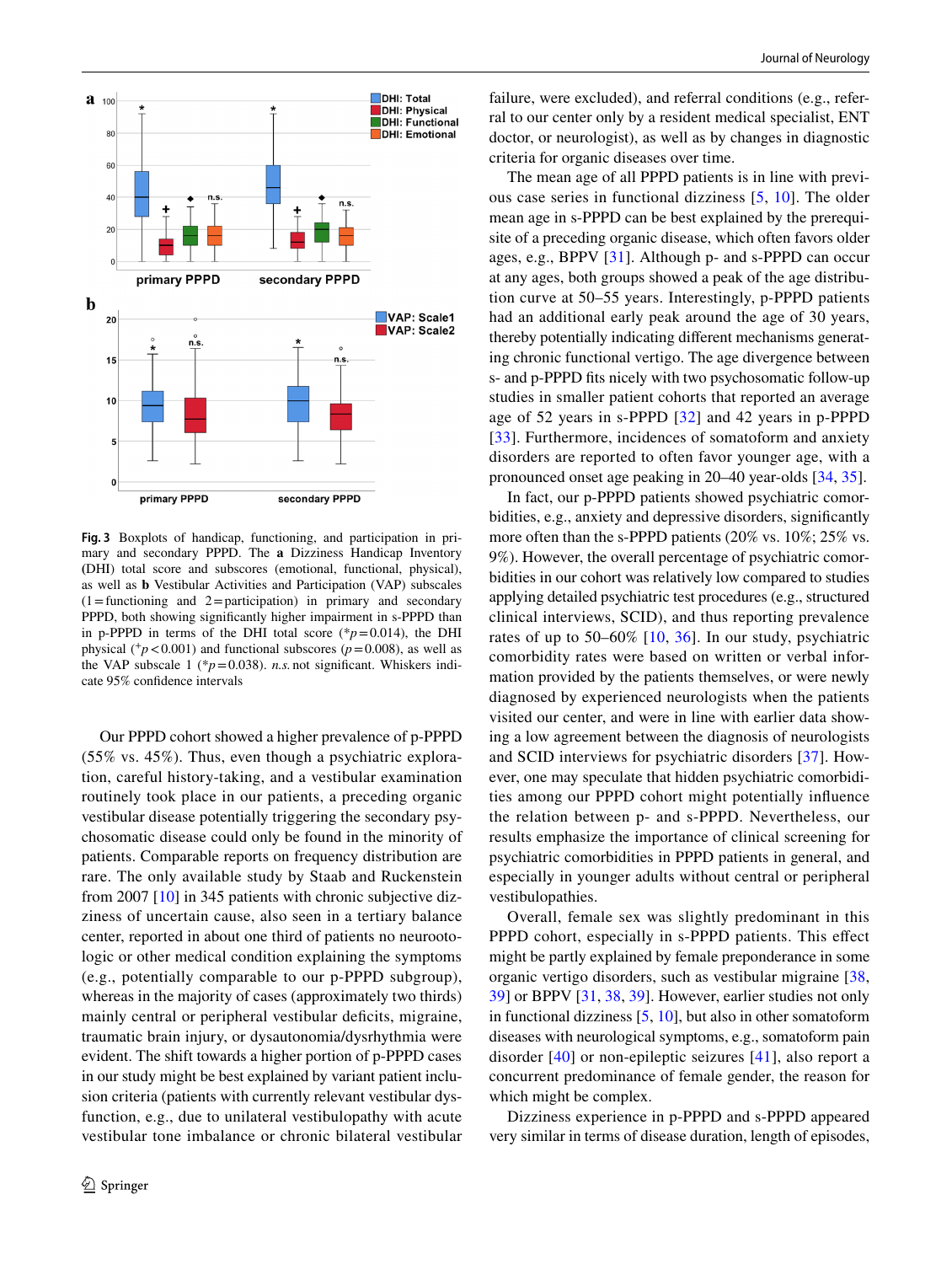history of falls, and overall accompanying symptoms. However, a strikingly high number of patients not only in the s-PPPD group (67%, most likely due to organic rotational vertigo attacks induced by MD, VM or BPPV), but also in the p-PPPD group (34%) reported additional rotational vertigo sensations. This appears clinically important and underlines the fact that the subjective clinical sensations described by laypersons with functional dizziness might be more varied than actually refected by the diagnostic criteria requiring prolonged dizziness, unsteadiness, or non-spinning vertigo. Clinicians should therefore be very careful with chief classifcation on the basis of the patients' description of their symptoms and should search for psychiatric comorbidity, especially in those reporting rotational vertigo, but not fulflling the diagnostic criteria for an organic vertigo syndrome. The traditional rule that rotational vertigo does not occur without spontaneous or gaze-evoked nystagmus at the time it is experienced could help in fnding the correct diagnosis [\[42](#page-10-10)].

Furthermore, p-PPPD showed signifcantly more susceptibility to visual triggers (e.g., crowds and quick movements of surroundings) than s-PPPD, most probably due to a more focused self-perception with increased sensitivity regarding visual inputs. s-PPPD reported an objectively higher handicap in daily activities (DHI and VAP score), particularly in terms of physical und functional domains, due to their preexisting or ongoing vestibular disorders (e.g., vertigo attacks by VM or MD), and in accordance with abnormal vestibular testing (calorics, vHIT). However, all remaining deficits were centrally compensated when patients were included in this study, which is refected by similar normative results for posturography and SVV adjustment in both groups.

Skills and vestibular function were more preserved in p-PPPD, but the subjective symptom burden remained high and remarkable diferences between p- and s-PPPD in terms of life quality as assessed by EQ5D-3L were lacking. However, overall quality of life was signifcantly reduced in both groups (VAS 58%) compared to healthy subject collectives, which is in line with earlier reports [[43,](#page-10-11) [44\]](#page-10-12). The discrepancy between the high subjective burden in PPPD and the objective vestibular function is underlined by the lack of a signifcant correlation between DHI, VAP, and QoL scores and objective neurophysiological parameters (e.g., in vHIT and caloric testing). This is in line with earlier fndings in patients with PPPD/somatoform vertigo that showed high fear of falling but not an objectively increased risk of falling in gait analyses [[45\]](#page-10-13).

BPPV (27%) followed by VM (24%) and acute unilateral vestibulopathy (16%) were the most important triggers for the development of s-PPPD. This result is partly in line with earlier studies. In their earlier study from 1995 on 154 patients with phobic postural vertigo, Huppert and coworkers also reported BPPV to be the most often associated organic vestibular disorder (44%) followed by acute unilateral vestibulopathy (32%) [[6\]](#page-9-4). However, the diagnosis of VM was not established at that time [[39\]](#page-10-7). A prospective study in organic vestibular diseases over one year also reported a signifcantly higher prevalence of psychiatric comorbidity, especially in patients with vestibular migraine, but not in those with BPPV [\[46\]](#page-10-14). Furthermore, another longitudinal study confrmed in a larger sample size that especially patients with VM are at risk of developing ongoing dizziness and psychological strain compared to other entities [[47\]](#page-10-15). Thus, the high rate of preceding BPPV as a trigger for PPPD was unexpected. One may speculate that it is due to a snapshot at the time of the patients' appearance in our outpatient unit, and that secondary functional dizziness in BPPV might fade away more rapidly when BPPV is successfully treated. The latter was shown previously [[46\]](#page-10-14) with elevated levels for anxiety and depression 6 weeks and 3 months after diagnosis and normalization afterwards. In addition, BPPV shows a higher prevalence in the general population [[38](#page-10-6)] and might, therefore, be overrepresented in our patient cohort.

The phobic postural sway pattern in posturography analysis, which was the most common diagnostic fnding (50%) in PPPD, is also noteworthy. This implies that most PPPD patients show typically poor performances during easy balance conditions (e.g., normal stance with eyes open and eyes closed) that improve with increasing difficulty or with additional cognitive tasks compared to healthy controls [[26,](#page-9-22) [48](#page-10-16)]. Furthermore, posturography represents a helpful tool for longitudinal monitoring of a possible transition from an acute vestibular disorder to chronic functional dizziness, as demonstrated earlier by Brandt and co-workers [[25](#page-9-21)]. Consequently, it appears advisable for all clinicians who do not have posturographic equipment available to clinically test stance performance also during more difficult and dual tasks [[49\]](#page-10-17).

The limitations of the current study are mainly its retrospective approach and a potential patient selection bias due to the referral of patients to a specialized tertiary center, which does not allow a transfer to the general population, especially in other countries. However, this study in a welldiagnosed PPPD cohort showed considerable diferences in terms of demographic and clinical aspects between p- and s-PPPD patients, thereby underlining the need for careful syndrome classifcation and further prospective studies in clearly characterized p- and s-PPPD subgroups.

**Acknowledgements** We are very grateful to Dr. S. Krafczyk and S. Bardins for providing analyses of the measurements. We further thank Katie Göttlinger for copy-editing the manuscript.

**Author contributions** MH: study concept and design, statistical analysis, interpretation of data, conception of tables and fgures, drafting the manuscript. RS: data banking, statistical analyses, interpretation of data, revising the manuscript. EG: supervision of data banking and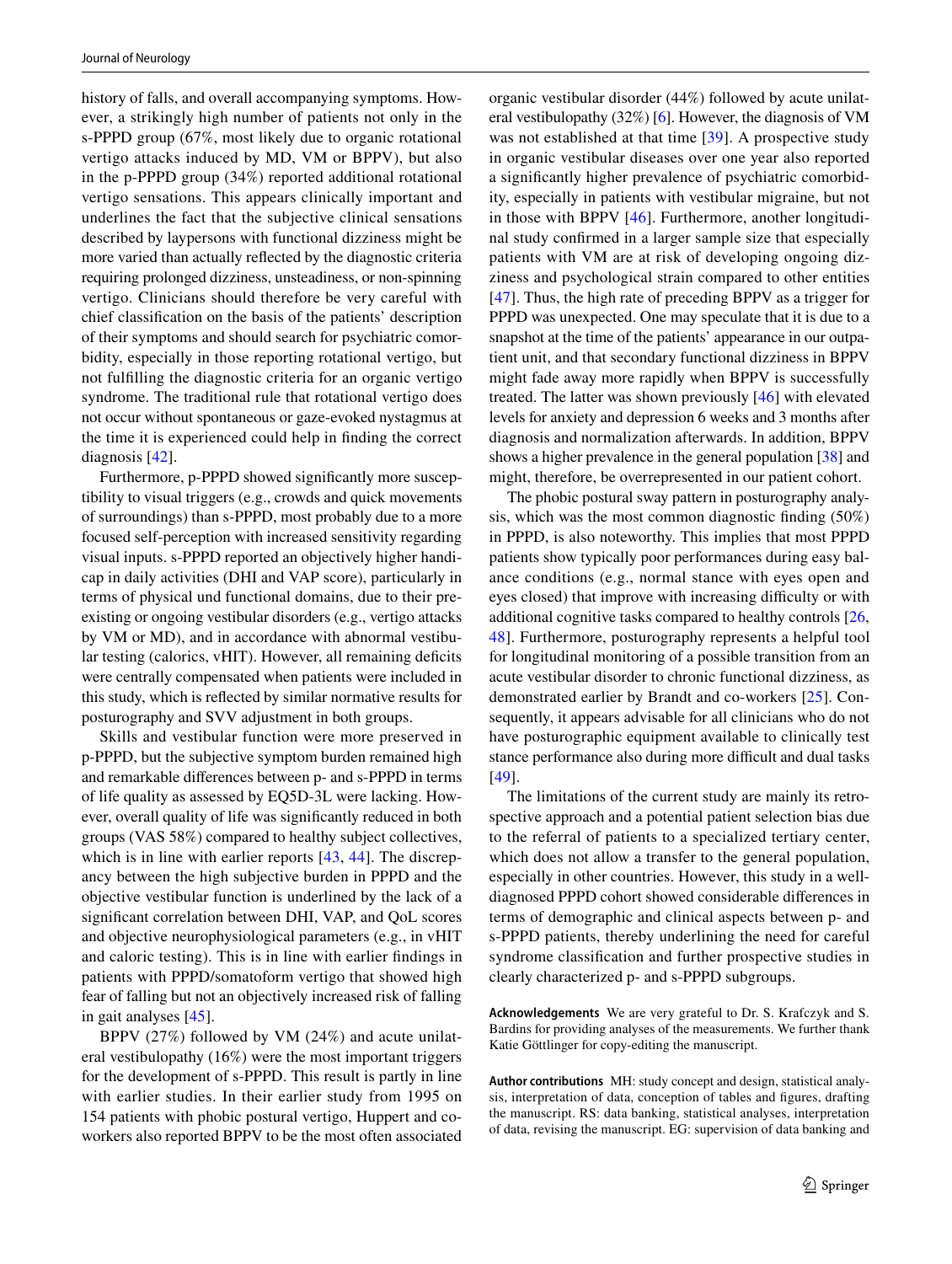statistical analysis. MD: study concept and design, interpretation of data, revising the manuscript, supervision. SB: study concept, analyses and interpretation of data, drafting and revising the manuscript, study supervision.

**Funding** Open Access funding provided by Projekt DEAL. The study was not industry-sponsored. This work was supported by the German Federal Ministry of Education and Research (BMBF, Grant Codes 01 EO 0901 and 01 EO 1401), the Deutsche Forschungsgemeinschaft (German Research Foundation) within the framework of the Munich Cluster for Systems Neurology (EXC 1010 SyNergy), and the Deutsche Stiftung Neurologie (DSN).

## **Compliance with ethical standards**

**Conflicts of interest** On behalf of all authors, the corresponding author states that there is no confict of interest.

**Ethics approval** This study was approved by the local ethics committee and was performed in accordance with the Helsinki Declaration of 1975. Informed consent was obtained from all patients for being included in the study.

**Open Access** This article is licensed under a Creative Commons Attribution 4.0 International License, which permits use, sharing, adaptation, distribution and reproduction in any medium or format, as long as you give appropriate credit to the original author(s) and the source, provide a link to the Creative Commons licence, and indicate if changes were made. The images or other third party material in this article are included in the article's Creative Commons licence, unless indicated otherwise in a credit line to the material. If material is not included in the article's Creative Commons licence and your intended use is not permitted by statutory regulation or exceeds the permitted use, you will need to obtain permission directly from the copyright holder. To view a copy of this licence, visit <http://creativecommons.org/licenses/by/4.0/>.

## **References**

- <span id="page-9-0"></span>1. Dieterich M, Staab JP, Brandt T (2016) Functional (psychogenic) dizziness. Handb Clin Neurol 139:447–468
- <span id="page-9-1"></span>2. Strupp M et al (2003) The most common form of dizziness in middle age: phobic postural vertigo. Nervenarzt 74(10):911–914
- <span id="page-9-2"></span>3. Staab JP et al (2017) Diagnostic criteria for persistent posturalperceptual dizziness (PPPD): consensus document of the committee for the Classifcation of Vestibular Disorders of the Barany Society. J Vestib Res 27(4):191–208
- <span id="page-9-3"></span>4. Brandt T (1996) Phobic postural vertigo. Neurology 46(6):1515–1519
- <span id="page-9-27"></span>5. Huppert D et al (2005) Phobic postural vertigo—a long-term follow-up (5–15 years) of 106 patients. J Neurol 252(5):564–569
- <span id="page-9-4"></span>6. Huppert DK, Brandt T (1995) Phobic postural vertigo (154 patients): its association with vestibular disorders. J Audiol Med 4(2):97–103
- <span id="page-9-5"></span>7. Bronstein AM, Golding JF, Gresty MA (2013) Vertigo and dizziness from environmental motion: visual vertigo, motion sickness, and drivers' disorientation. Semin Neurol 33(3):219–230
- <span id="page-9-6"></span>8. Staab JP (2012) Chronic subjective dizziness. Continuum (Minneap Minn) 18(5):1118–1141
- 9. Feuerecker R et al (2015) Chronic subjective dizziness: fewer symptoms in the early morning–a comparison with bilateral

vestibulopathy and downbeat nystagmus syndrome. J Vestib Res 25(2):67–72

- <span id="page-9-7"></span>10. Staab JP, Ruckenstein MJ (2007) Expanding the diferential diagnosis of chronic dizziness. Arch Otolaryngol Head Neck Surg 133(2):170–176
- <span id="page-9-8"></span>11. Jacob RG, Redfern MS, Furman JM (2009) Space and motion discomfort and abnormal balance control in patients with anxiety disorders. J Neurol Neurosurg Psychiatry 80(1):74–78
- <span id="page-9-9"></span>12. Dieterich M, Staab JP (2017) Functional dizziness: from phobic postural vertigo and chronic subjective dizziness to persistent postural-perceptual dizziness. Curr Opin Neurol 30(1):107–113
- 13. Kapfhammer HP et al (1997) Course of illness in phobic postural vertigo. Acta Neurol Scand 95(1):23–28
- <span id="page-9-13"></span>14. Godemann F et al (2004) Why does vertigo become chronic after neuropathia vestibularis? Psychosom Med 66(5):783–787
- <span id="page-9-10"></span>15. Eckhardt-Henn A et al (2009) Somatoform vertigo syndrome. Nervenarzt 80(8):909–917
- <span id="page-9-11"></span>16. Best C et al (2009) Psychiatric morbidity and comorbidity in diferent vestibular vertigo syndromes. Results of a prospective longitudinal study over one year. J Neurol 256(1):58–65
- <span id="page-9-12"></span>17. Balaban CD, Jacob RG (2001) Background and history of the interface between anxiety and vertigo. J Anxiety Disord 15(1–2):27–51
- <span id="page-9-14"></span>18. Breslau N et al (2003) Comorbidity of migraine and depression: investigating potential etiology and prognosis. Neurology 60(8):1308–1312
- <span id="page-9-15"></span>19. Grill E et al (2017) DizzyReg: the prospective patient registry of the German Center for Vertigo and Balance Disorders. J Neurol 264(Suppl 1):34–36
- <span id="page-9-16"></span>20. Grill E et al (2018) Multicenter data banking in management of dizzy patients: frst results from the DizzyNet registry project. J Neurol 265(Suppl 1):3–8
- <span id="page-9-17"></span>21. Furman JM, Jacob RG (1993) Jongkees' formula re-evaluated: order efects in the response to alternate binaural bithermal caloric stimulation using closed-loop irrigation. Acta Otolaryngol 113(1):3–10
- <span id="page-9-18"></span>22. Bartl K et al (2009) Head impulse testing using video-oculography. Ann N Y Acad Sci 1164:331–333
- <span id="page-9-19"></span>23. Heuberger M et al (2014) Covert anti-compensatory quick eye movements during head impulses. PLoS ONE 9(4):e93086
- <span id="page-9-20"></span>24. Krafczyk S et al (2006) Artifcial neural network: a new diagnostic posturographic tool for disorders of stance. Clin Neurophysiol 117(8):1692–1698
- <span id="page-9-21"></span>25. Brandt T et al (2012) Artifcial neural network posturography detects the transition of vestibular neuritis to phobic postural vertigo. J Neurol 259(1):182–184
- <span id="page-9-22"></span>26. Querner V et al (2002) Phobic postural vertigo. Body sway during visually induced roll vection. Exp Brain Res 143(3):269–275
- <span id="page-9-23"></span>27. Jacobson GP, Newman CW (1990) The development of the Dizziness Handicap Inventory. Arch Otolaryngol Head Neck Surg 116(4):424–427
- <span id="page-9-24"></span>28. Mueller M et al (2015) Subscales of the vestibular activities and participation questionnaire could be applied across cultures. J Clin Epidemiol 68(2):211–219
- <span id="page-9-25"></span>29. Alghwiri A, Alghadir A, Whitney SL (2013) The vestibular activities and participation measure and vestibular disorders. J Vestib Res 23(6):305–312
- <span id="page-9-26"></span>30. Janssen B, Szende A (2014) Population norms for the EQ-5D. In: Szende A, Janssen B, Cabases J (eds) Self-reported population health: an international perspective based on EQ-5D. Springer, Dordrecht, pp 19–30
- <span id="page-9-28"></span>31. Yetiser S, Ince D (2015) Demographic analysis of benign paroxysmal positional vertigo as a common public health problem. Ann Med Health Sci Res 5(1):50–53